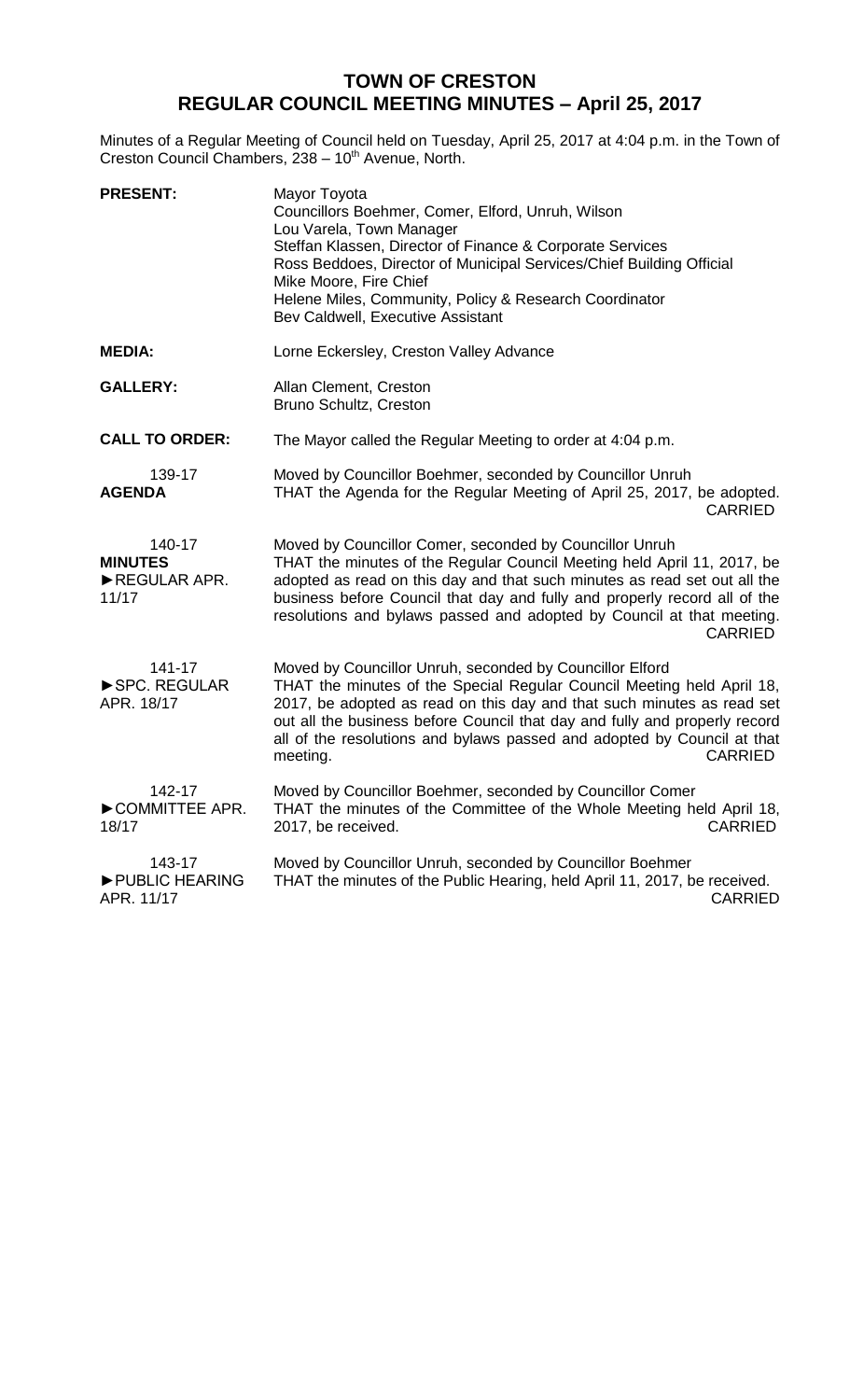| <b>COUNCIL</b>                                                                         | Moved by Councillor Elford, seconded by Councillor Boehmer                                                                                     |          |  |
|----------------------------------------------------------------------------------------|------------------------------------------------------------------------------------------------------------------------------------------------|----------|--|
| THAT Council Committee Recommendations No. 1 and 2, from the April<br><b>COMMITTEE</b> |                                                                                                                                                |          |  |
| 144-17<br>APR. 18/17 MTG                                                               | 18, 2017 Regular Committee of the Whole Meeting, be adopted as follows:<br><b>RECOMMENDATION NO. 1:</b>                                        |          |  |
| <b>RECOMMENDATIONS</b>                                                                 | THAT Ltr #155 from the Regional District of Central Kootenay, regarding                                                                        |          |  |
| CBT/CIP 2017<br><b>FUNDING</b>                                                         | Columbia Basin Trust, Community Initiatives Program funding applications<br>for 2017, be received; AND FURTHER, THAT Council recommends to the |          |  |
|                                                                                        | Regional District of Central Kootenay, approval of funding to the following                                                                    |          |  |
|                                                                                        | applicants with respect to the Town of Creston allocation of funds under                                                                       |          |  |
|                                                                                        | the Columbia Basin Trust, Community Initiatives Program 2017 intake:                                                                           |          |  |
|                                                                                        |                                                                                                                                                |          |  |
|                                                                                        |                                                                                                                                                |          |  |
|                                                                                        |                                                                                                                                                |          |  |
|                                                                                        |                                                                                                                                                |          |  |
|                                                                                        |                                                                                                                                                |          |  |
|                                                                                        |                                                                                                                                                |          |  |
|                                                                                        | Creston & District Society for Community Living \$2,668                                                                                        |          |  |
|                                                                                        |                                                                                                                                                |          |  |
|                                                                                        |                                                                                                                                                |          |  |
|                                                                                        |                                                                                                                                                |          |  |
|                                                                                        |                                                                                                                                                |          |  |
|                                                                                        | Creston Valley 4-H Club (Activities/Achievement Day)\$759                                                                                      |          |  |
|                                                                                        | Creston Valley 4-H Club (Equipment Storage) \$820<br>Creston Valley Blossom Festival Association\$4,689                                        |          |  |
|                                                                                        |                                                                                                                                                |          |  |
|                                                                                        | Creston Valley Food Action Coalition (Farmers' Market portable)  \$1,892                                                                       |          |  |
|                                                                                        | Creston Valley Food Action Coalition (Harvest Share) \$1,405                                                                                   |          |  |
|                                                                                        |                                                                                                                                                |          |  |
|                                                                                        |                                                                                                                                                |          |  |
|                                                                                        |                                                                                                                                                |          |  |
|                                                                                        |                                                                                                                                                |          |  |
|                                                                                        |                                                                                                                                                |          |  |
|                                                                                        |                                                                                                                                                |          |  |
|                                                                                        |                                                                                                                                                |          |  |
|                                                                                        |                                                                                                                                                |          |  |
|                                                                                        |                                                                                                                                                |          |  |
|                                                                                        |                                                                                                                                                |          |  |
|                                                                                        | Kootenay Boundary Regional Health Foundation\$169                                                                                              |          |  |
|                                                                                        |                                                                                                                                                |          |  |
|                                                                                        | Kootenay Regional Association for Community Living \$2,079                                                                                     |          |  |
|                                                                                        |                                                                                                                                                |          |  |
|                                                                                        |                                                                                                                                                |          |  |
|                                                                                        |                                                                                                                                                |          |  |
|                                                                                        |                                                                                                                                                |          |  |
|                                                                                        | Royal Canadian Legion #29 Creston (Exhaust Hood/Fire Supp.) \$1,614                                                                            |          |  |
|                                                                                        | Royal Canadian Legion #29 Creston (Stage/Window Curtains)  \$592                                                                               |          |  |
|                                                                                        |                                                                                                                                                |          |  |
|                                                                                        |                                                                                                                                                |          |  |
|                                                                                        |                                                                                                                                                |          |  |
|                                                                                        |                                                                                                                                                |          |  |
|                                                                                        | <b>TOTAL</b>                                                                                                                                   | \$76,337 |  |
| $\blacktriangleright$ 2017 TAX (MILL)<br><b>RATE SETTING</b>                           | <b>RECOMMENDATION NO. 2:</b><br>THAT the presentation by the Director of Finance and Corporate Services,                                       |          |  |

THAT the presentation by the Director of Finance and Corporate Services, regarding the setting of the 2017 Tax (Mill) Rates for the Town of Creston, be received; AND FURTHER, THAT Council will consider three readings to Tax Rates Bylaw No. 1858, 2017 at the April 25, 2017 Regular meeting. CARRIED